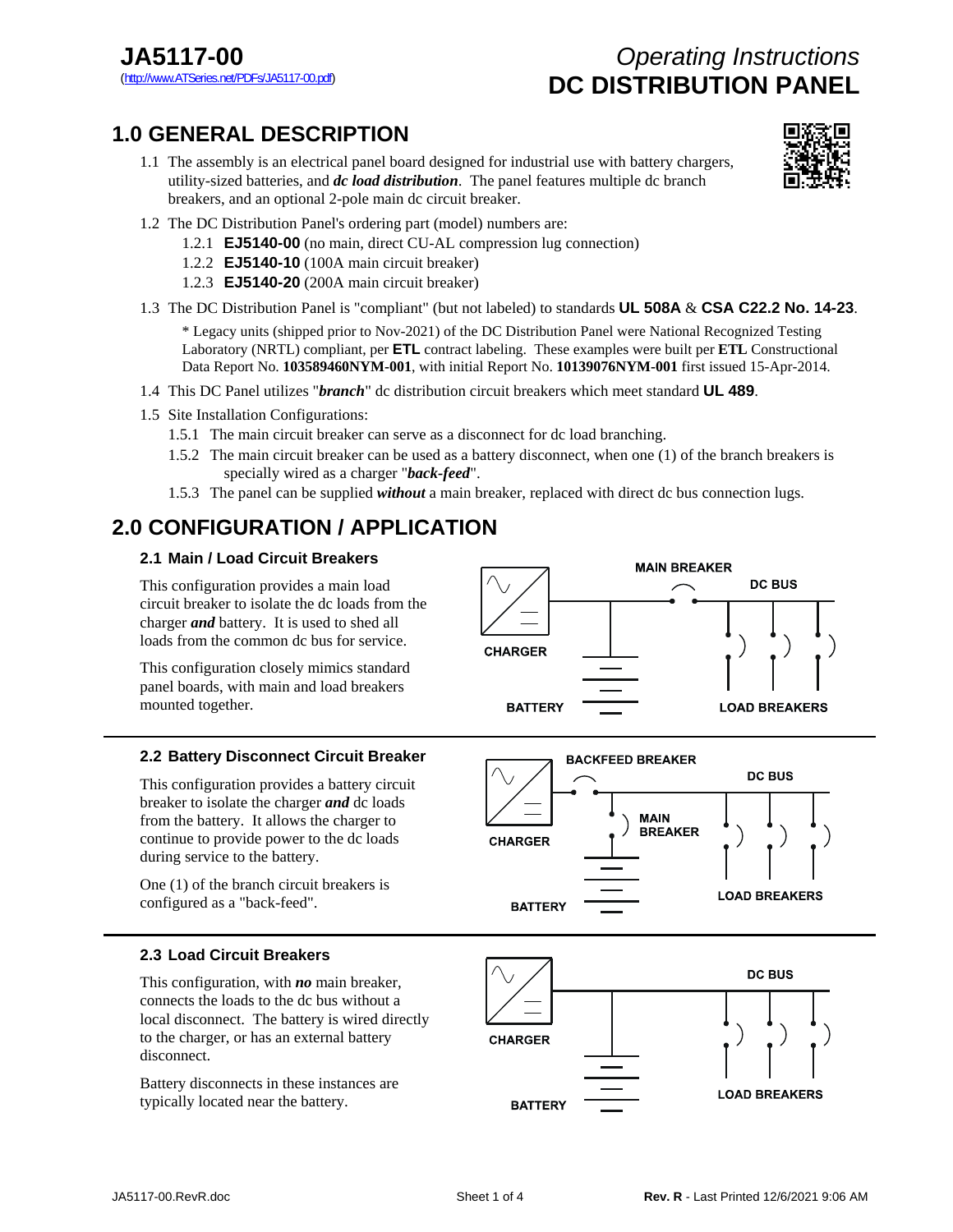# **JA5117-00** *Operating Instructions* **DC DISTRIBUTION PANEL**

## **3.0 MECHANICAL ASSEMBLY / INSTALLA[TION](http:/www.ATSeries.net/PDFs/JE5227-00.pdf)**

3.1 The **DC Distribution Panel** is designed for wall or EIA 23/24in rack mounting. The NEMA Type-1 Style-5050 enclosure is constructed of 16 GA steel. Finish is ANSI-61 gray epoxy powder-coat paint.

Enclosure Overall Dimensions:

| 31.88in (809.6mm) | н |
|-------------------|---|
| 20.00in (507.8mm) | w |
| 5.20in (132.1mm)  | D |

 Outline Drawing: **[http:/www.ATSeries.net/PDFs/JE5227-00.pdf](http://www.atseries.net/PDFs/JE5227-00.pdf)**

3.2 The DC Distribution Panel is to be surface-mounted, using the four (4) rear mounting holes.

Rear Mounting Dimensions: **25.38in (644.5mm) H 16.50in (419.1mm) W** 

3.3 If the DC Distribution Panel is to be rack-mounted, separate 23/24in (584in/610mm) EIA brackets (p/n **[EI0193-23](http://www.atseries.net/PDFs/JE5227-23.pdf)**) can be supplied from the factory, or field-installed.

3.4 The Style-5050 enclosure features thirty-four (34) pre-fab 1.00in / 2.54cm conduit knockouts on all sides for external wiring. External wiring of the main breaker can be brought through the top of the enclosure. If larger conduit knockouts are required, enclosure should be field-modified by installer.



3.5 The DC Panel installation weight is approximately 60 lb / 27.2 kg, depending on number of branch breakers.

## **4.0 EXTERNAL WIRING**

! **WARNING** 

4.1 *Shut down and lock-out all external power* to the DC Distribution Panel before making charger, battery & dc load user connections.

4.2 Refer to the supplied standard drawings for component identification and internal specifications.

- 4.2.1 no main **[http:/www.ATSeries.net/PDFs/JE5228-00.pdf](http://www.atseries.net/PDFs/JE5228-00.pdf)**
- 4.2.2 100A main **[http:/www.ATSeries.net/PDFs/JE5228-10.pdf](http://www.atseries.net/PDFs/JE5228-10.pdf)**
- 4.2.3 200A main **[http:/www.ATSeries.net/PDFs/JE5228-20.pdf](http://www.atseries.net/PDFs/JE5228-20.pdf)**

4.3 For user grounding, the DC Distribution Panel features a CU-AL compression lug, accepting #14 - 1/0 AWG wire, mounted to a 1/4-20 ZPS stud terminal. The ground lug and stud are clearly **labeled** on the back panel of the enclosure, to the left of the main breaker. An optional copper ground bus bar (p/n **EI0195-50**) may also be provided.

4.4 User-supplied wiring from the DC Distribution Panel to the battery and/or dc loads should be typed per NEC, local, and site codes. Size per equipment specifications. The main and load circuit breakers feature compression screw terminals for user-installed I/O connections.

- 4.4.1 CU-AL lugs (no main) will accept #6 AWG 350 MCM wire
- 4.4.2 100A main breaker will accept #14 1/0 AWG wire
- 4.4.3 200A main breaker will accept 3/0 300 MCM wire
- 4.4.4 5-63A branch breakers will accept #18 4 AWG wire

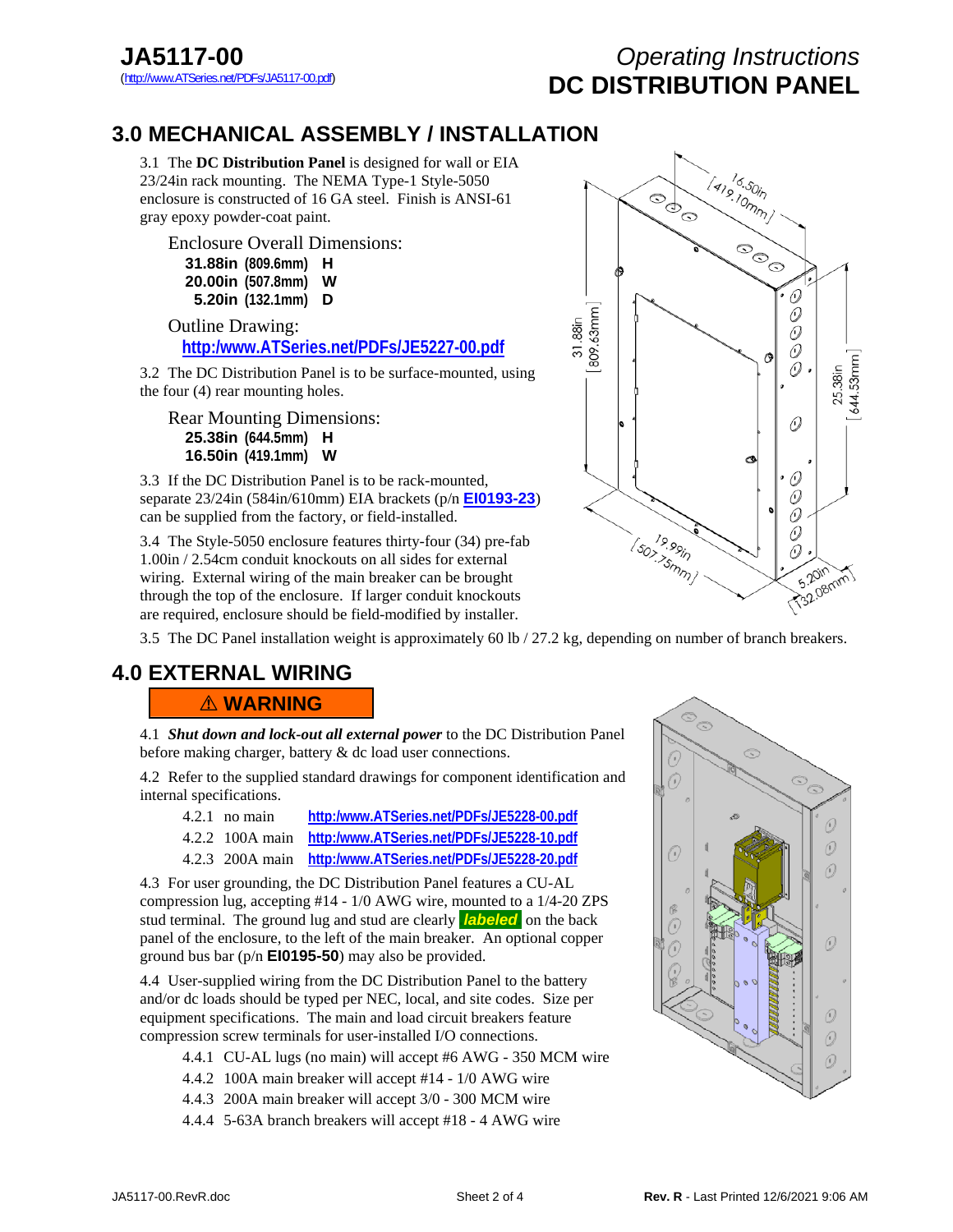# **JA5117-00** *Operating Instructions* DC DISTRIBUTION PANEL

- 4.5 Check and confirm polarity of cabling connections from battery and dc loads.
- 4.6 External (Main) Wiring Configurations:

## 4.6.1 **Main / Load Circuit Breakers** (see Configuration **2.1** on Sheet 1 of 4)

Connect the user-supplied main battery wiring to the **top** of the main breaker (CB4). The panel manufacturer recommends connecting charger dc output directly to the battery, and *not* the DC Distribution Panel, since the main breaker (CB4) compression lugs do not easily accept two (2) wires per pole. This installation is often required when two (2) chargers are connected in forced load sharing.

4.6.2 **Battery Disconnect Circuit Breaker** (see Configuration **2.2** on Sheet 1 of 4)

Connect the user-supplied main battery wiring to the **top** of the main breaker (CB4). Connect the charger dc output to *top-left* distribution breaker, specifically oriented and installed as a "back-feed" breaker (CB7). This leaves positions for up to fourteen (14) branch breakers to connect to dc loads.



Refer to the image above for a sample DC Distribution Panel arrangement, featuring a 200A Main Breaker (CB4) as battery disconnect, a charger "back-feed" breaker in the top-left (CB7), and five (5) two-pole branch dc distribution breakers (CB5A-E).

**NOTICE** Branch breakers (for dc loads) and back-feed breaker (for charger) must be installed with the orientation referenced in the image above, or equipment damage may occur. See Section 4.7.2 on Sheet 4 of 4 for user I/O connection instructions.

### 4.6.3 **Main Lug Connection and Load Circuit Breakers** (see Configuration 2.3 on Sheet 1 of 4)

Since no main breaker is supplied, connect the charger and/or battery directly to the dc input lug(s).